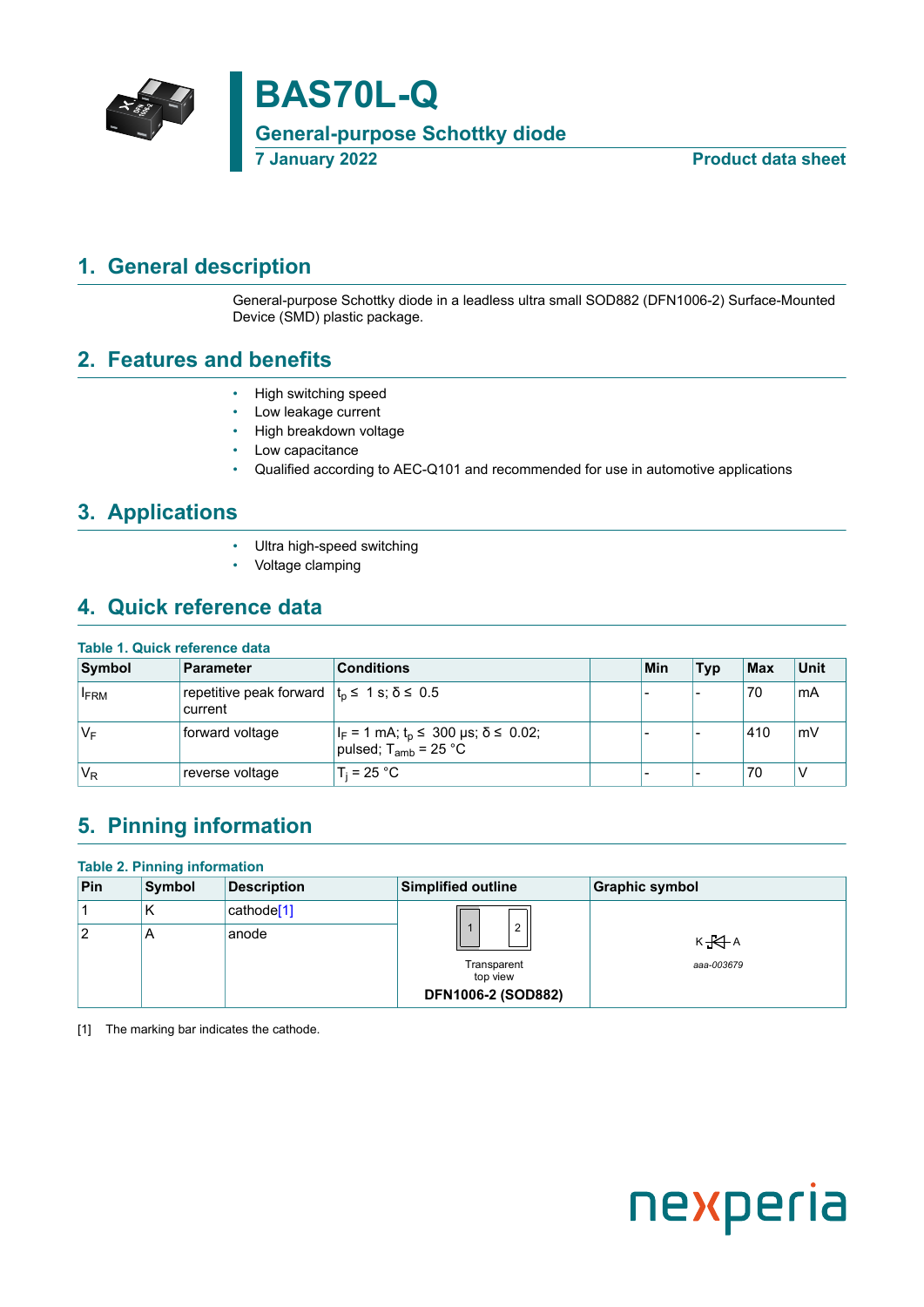## <span id="page-1-1"></span><span id="page-1-0"></span>**6. Ordering information**

| <b>Table 3. Ordering information</b> |             |                                                                                                           |                |  |  |  |
|--------------------------------------|-------------|-----------------------------------------------------------------------------------------------------------|----------------|--|--|--|
| Type number                          | Package     |                                                                                                           |                |  |  |  |
|                                      | <b>Name</b> | <b>Description</b>                                                                                        | <b>Version</b> |  |  |  |
| BAS70L-Q                             | DFN1006-2   | plastic, leadless ultra small package; 2 terminals; 0.65 mm SOD882<br>pitch; 1 mm x 0.6 mm x 0.48 mm body |                |  |  |  |

# <span id="page-1-2"></span>**7. Marking**

| <b>Table 4. Marking codes</b> |              |  |  |  |  |
|-------------------------------|--------------|--|--|--|--|
| Type number                   | Marking code |  |  |  |  |
| BAS70L-Q                      | $S\epsilon$  |  |  |  |  |

## <span id="page-1-3"></span>**8. Limiting values**

#### **Table 5. Limiting values**

*In accordance with the Absolute Maximum Rating System (IEC 60134).*

| Symbol                  | Parameter                              | <b>Conditions</b>                           | Min   | <b>Max</b> | <b>Unit</b> |
|-------------------------|----------------------------------------|---------------------------------------------|-------|------------|-------------|
| $V_R$                   | reverse voltage                        | $T_i = 25 °C$                               |       | 70         | V           |
| $\mathsf{I}_\mathsf{F}$ | forward current                        |                                             |       | 70         | mA          |
| <b>IFRM</b>             | repetitive peak forward<br>current     | $t_0 \leq 1$ s; $\delta \leq 0.5$           |       | 70         | mA          |
| $I_{FSM}$               | non-repetitive peak<br>forward current | $t_p$ ≤ 10 ms; T <sub>j(init)</sub> = 25 °C |       | 100        | mA          |
| $\mathsf{T}_\mathsf{i}$ | junction temperature                   |                                             |       | 150        | °С          |
| l <sub>amb</sub>        | ambient temperature                    |                                             | -65   | 150        | $^{\circ}C$ |
| $T_{\text{stg}}$        | storage temperature                    |                                             | $-65$ | 150        | $^{\circ}C$ |

## <span id="page-1-4"></span>**9. Thermal characteristics**

| <b>Table 6. Thermal characteristics</b> |                                                            |                   |         |     |            |     |      |
|-----------------------------------------|------------------------------------------------------------|-------------------|---------|-----|------------|-----|------|
| Symbol                                  | <b>Parameter</b>                                           | <b>Conditions</b> |         | Min | <b>Typ</b> | Max | Unit |
| $R_{th(j-a)}$                           | thermal resistance from in free air<br>iunction to ambient |                   | [1] [2] | -   | -          | 500 | K/W  |

[1] Device mounted on an FR4 Printed-Circuit Board (PCB), single-sided copper, tin-plated and standard footprint.

[2] Reflow soldering is the only recommended soldering method.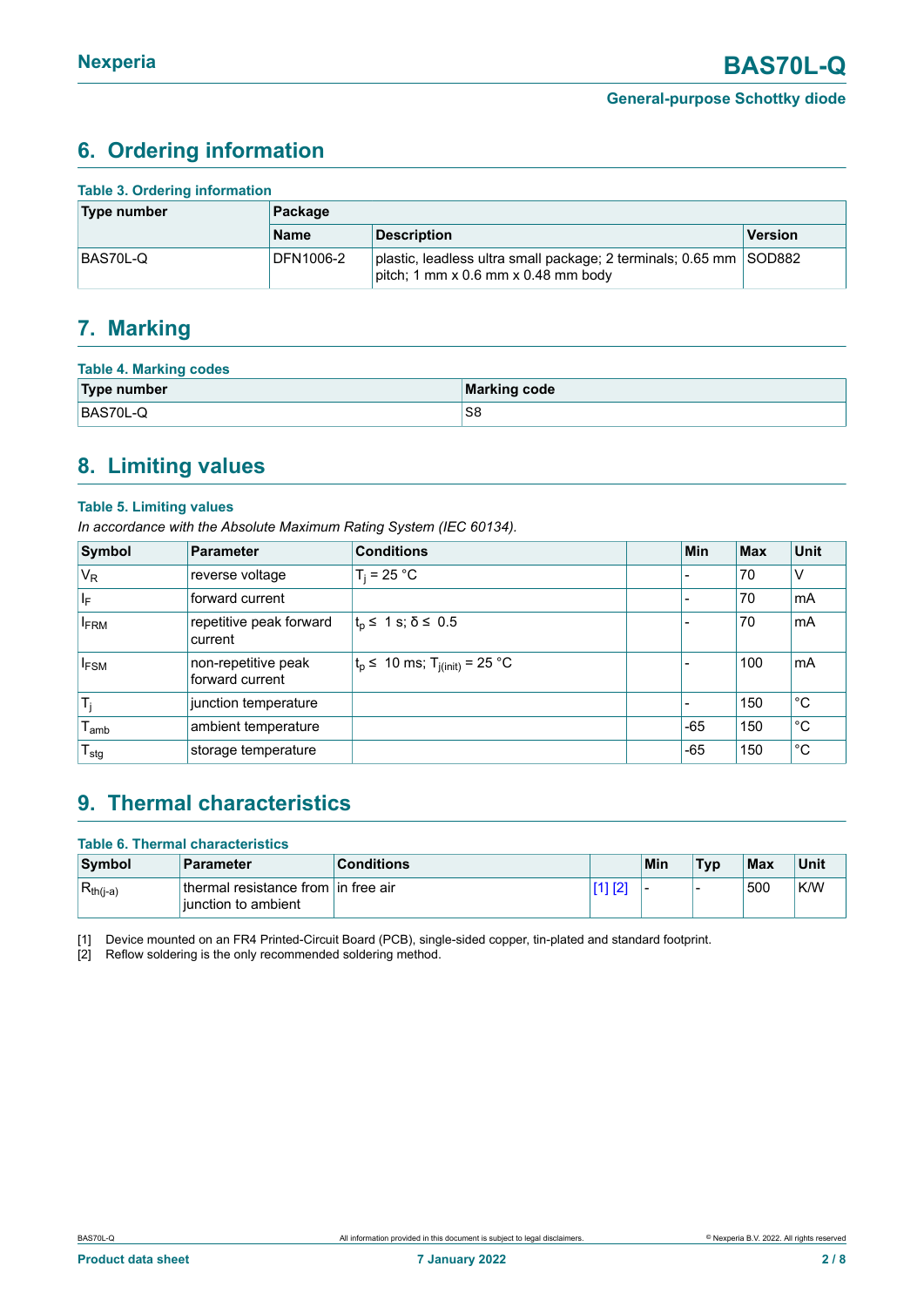**General-purpose Schottky diode**

# <span id="page-2-0"></span>**10. Characteristics**

#### **Table 7. Characteristics**

*Tamb = 25 °C unless otherwise specified*

| Symbol                    | <b>Parameter</b>  | <b>Conditions</b>                                                                    | Min | <b>Typ</b> | Max | Unit |
|---------------------------|-------------------|--------------------------------------------------------------------------------------|-----|------------|-----|------|
| $V_F$                     | forward voltage   | $ I_F = 1$ mA; $t_p \le 300$ µs; $\delta \le 0.02$ ;<br>pulsed; $T_{amb}$ = 25 °C    |     |            | 410 | mV   |
|                           |                   | $I_F$ = 10 mA; $t_p$ $\leq$ 300 µs; $\delta \leq$ 0.02;<br>pulsed; $T_{amb}$ = 25 °C |     |            | 750 | mV   |
|                           |                   | $I_F$ = 15 mA; $t_p$ ≤ 300 µs; $\delta$ ≤ 0.02;<br>pulsed; $T_{amb}$ = 25 °C         |     |            |     |      |
| $  \mathsf{l}_\mathsf{R}$ | reverse current   | $V_R$ = 50 V; T <sub>amb</sub> = 25 °C                                               |     |            | 100 | nA   |
|                           |                   | $V_R$ = 70 V; T <sub>amb</sub> = 25 °C                                               |     |            | 10  | μA   |
| $ C_d$                    | diode capacitance | $V_R = 0$ V; f = 1 MHz; T <sub>amb</sub> = 25 °C                                     |     |            | 2   | pF   |

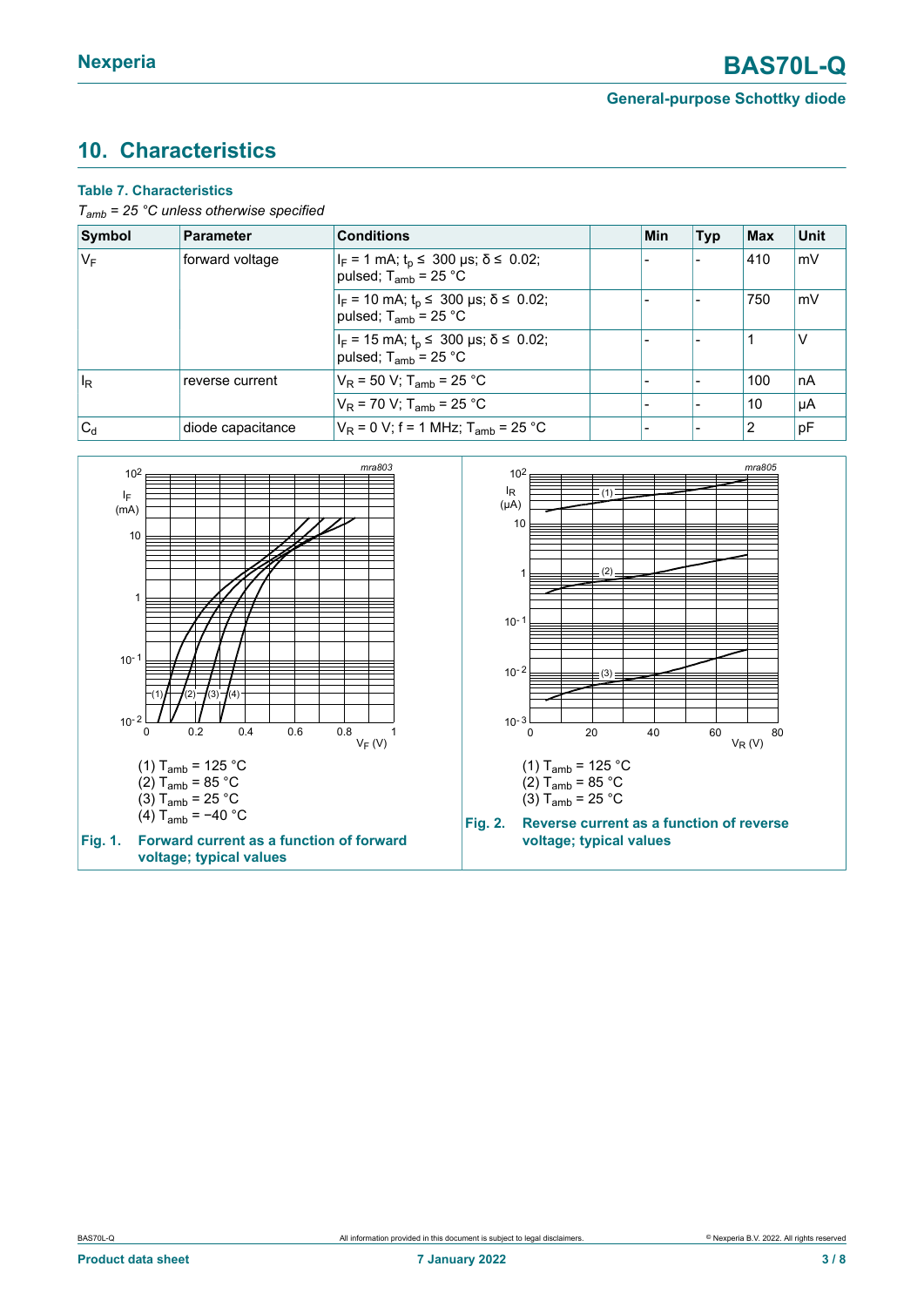# **Nexperia BAS70L-Q**

#### **General-purpose Schottky diode**



### <span id="page-3-0"></span>**11. Test information**

#### **Quality information**

This product has been qualified in accordance with the Automotive Electronics Council (AEC) standard Q101 - *Stress test qualification for discrete semiconductors*, and is suitable for use in automotive applications.

### <span id="page-3-1"></span>**12. Package outline**

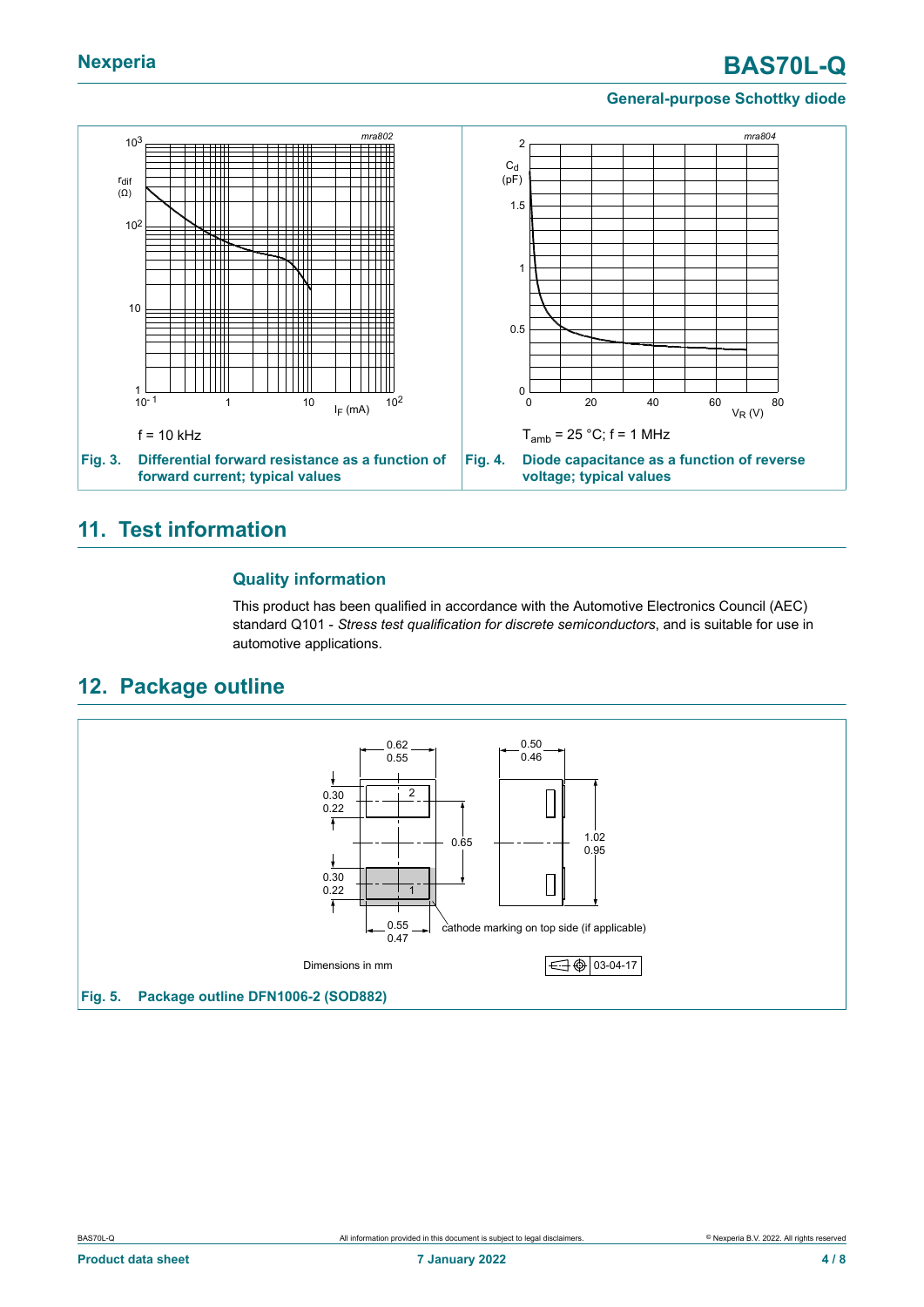#### **General-purpose Schottky diode**

# <span id="page-4-0"></span>**13. Soldering**

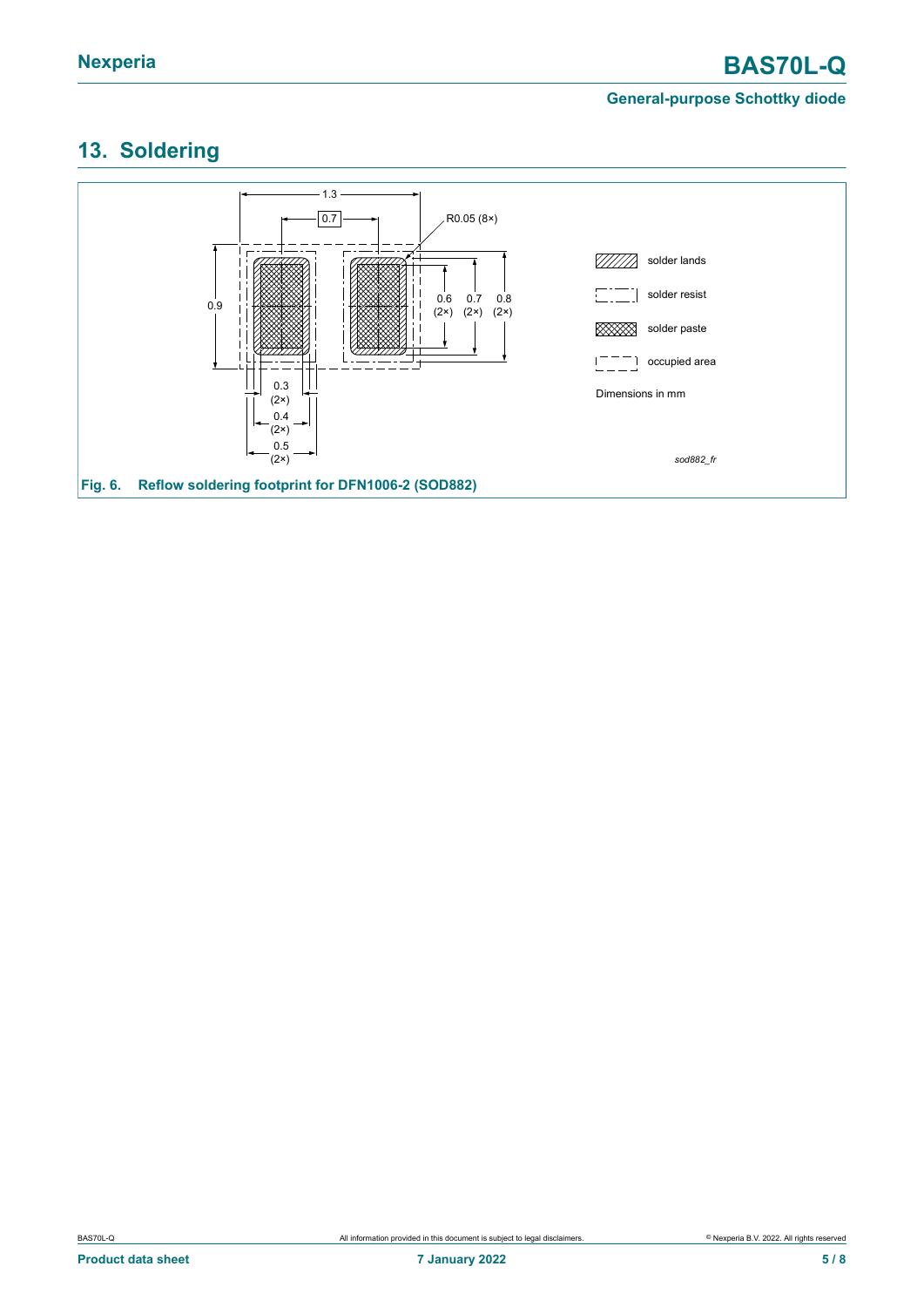# <span id="page-5-0"></span>**14. Revision history**

| <b>Table 8. Revision history</b> |              |                      |                          |            |
|----------------------------------|--------------|----------------------|--------------------------|------------|
| Data sheet ID                    | Release date | Data sheet status    | Change<br>notice         | Supersedes |
| <b>BAS70L-Q v.1</b>              | 20220107     | ∣Product data sheet_ | $\overline{\phantom{a}}$ | -          |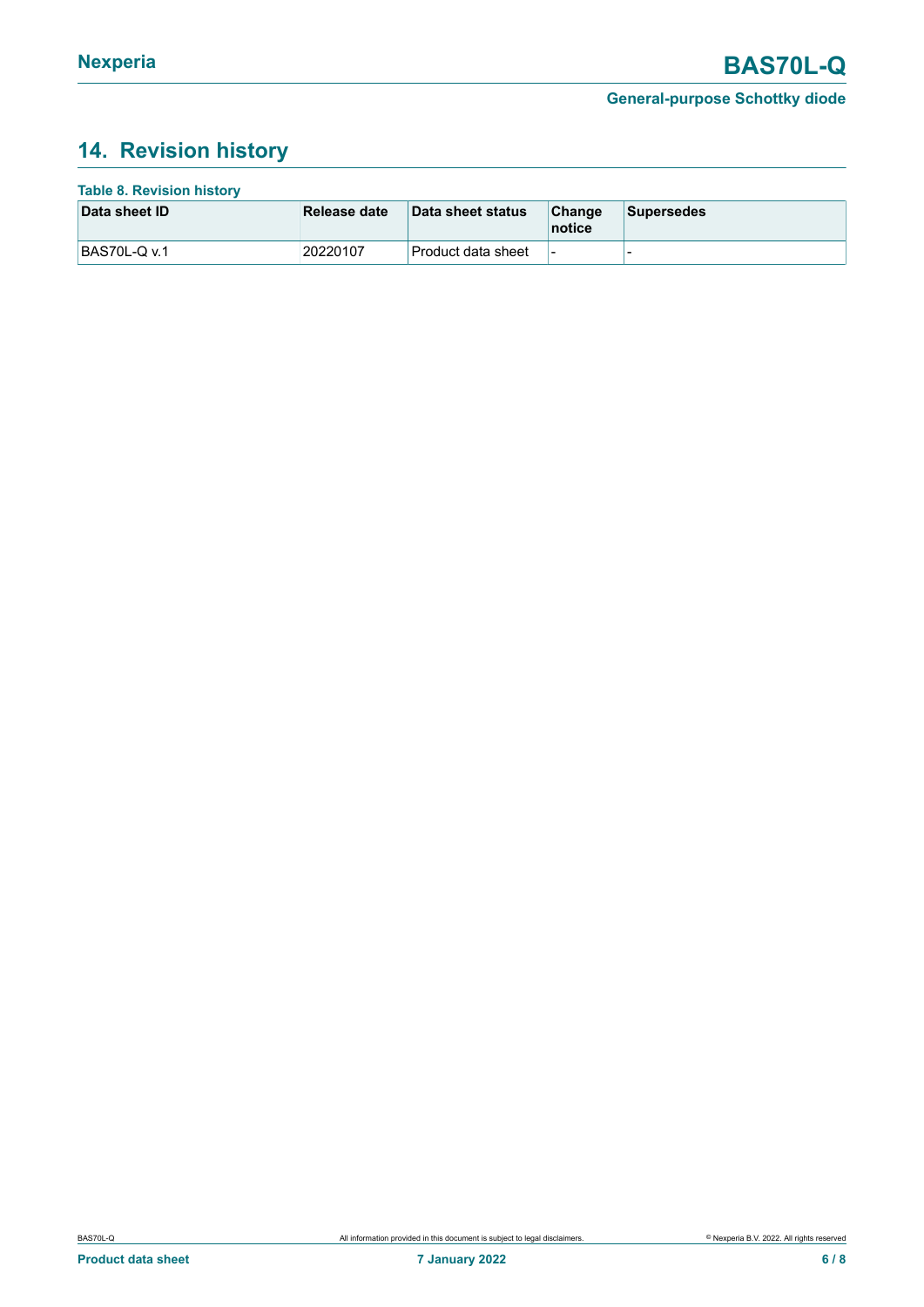# <span id="page-6-0"></span>**15. Legal information**

#### **Data sheet status**

| Document status<br>$[1]$ [2]      | Product<br>status [3] | <b>Definition</b>                                                                           |
|-----------------------------------|-----------------------|---------------------------------------------------------------------------------------------|
| Objective [short]<br>data sheet   | Development           | This document contains data from<br>the objective specification for<br>product development. |
| Preliminary [short]<br>data sheet | Qualification         | This document contains data from<br>the preliminary specification.                          |
| Product [short]<br>data sheet     | Production            | This document contains the product<br>specification.                                        |

[1] Please consult the most recently issued document before initiating or completing a design.

- The term 'short data sheet' is explained in section "Definitions"
- [3] The product status of device(s) described in this document may have changed since this document was published and may differ in case of multiple devices. The latest product status information is available on the internet at [https://www.nexperia.com.](https://www.nexperia.com)

#### **Definitions**

**Draft** — The document is a draft version only. The content is still under internal review and subject to formal approval, which may result in modifications or additions. Nexperia does not give any representations or warranties as to the accuracy or completeness of information included herein and shall have no liability for the consequences of use of such information.

**Short data sheet** — A short data sheet is an extract from a full data sheet with the same product type number(s) and title. A short data sheet is intended for quick reference only and should not be relied upon to contain detailed and full information. For detailed and full information see the relevant full data sheet, which is available on request via the local Nexperia sales office. In case of any inconsistency or conflict with the short data sheet, the full data sheet shall prevail.

**Product specification** — The information and data provided in a Product data sheet shall define the specification of the product as agreed between Nexperia and its customer, unless Nexperia and customer have explicitly agreed otherwise in writing. In no event however, shall an agreement be valid in which the Nexperia product is deemed to offer functions and qualities beyond those described in the Product data sheet.

#### **Disclaimers**

**Limited warranty and liability** — Information in this document is believed to be accurate and reliable. However, Nexperia does not give any representations or warranties, expressed or implied, as to the accuracy or completeness of such information and shall have no liability for the consequences of use of such information. Nexperia takes no responsibility for the content in this document if provided by an information source outside of Nexperia.

In no event shall Nexperia be liable for any indirect, incidental, punitive, special or consequential damages (including - without limitation - lost profits, lost savings, business interruption, costs related to the removal or replacement of any products or rework charges) whether or not such damages are based on tort (including negligence), warranty, breach of contract or any other legal theory.

Notwithstanding any damages that customer might incur for any reason whatsoever, Nexperia's aggregate and cumulative liability towards customer for the products described herein shall be limited in accordance with the Terms and conditions of commercial sale of Nexperia.

**Right to make changes** — Nexperia reserves the right to make changes to information published in this document, including without limitation specifications and product descriptions, at any time and without notice. This document supersedes and replaces all information supplied prior to the publication hereof

**Suitability for use in automotive applications** — This Nexperia product has been qualified for use in automotive applications. Unless otherwise agreed in writing, the product is not designed, authorized or warranted to be suitable for use in life support, life-critical or safety-critical systems or

equipment, nor in applications where failure or malfunction of an Nexperia product can reasonably be expected to result in personal injury, death or severe property or environmental damage. Nexperia and its suppliers accept no liability for inclusion and/or use of Nexperia products in such equipment or applications and therefore such inclusion and/or use is at the customer's own risk.

**Quick reference data** — The Quick reference data is an extract of the product data given in the Limiting values and Characteristics sections of this document, and as such is not complete, exhaustive or legally binding.

**Applications** — Applications that are described herein for any of these products are for illustrative purposes only. Nexperia makes no representation or warranty that such applications will be suitable for the specified use without further testing or modification.

Customers are responsible for the design and operation of their applications and products using Nexperia products, and Nexperia accepts no liability for any assistance with applications or customer product design. It is customer's sole responsibility to determine whether the Nexperia product is suitable and fit for the customer's applications and products planned, as well as for the planned application and use of customer's third party customer(s). Customers should provide appropriate design and operating safeguards to minimize the risks associated with their applications and products.

Nexperia does not accept any liability related to any default, damage, costs or problem which is based on any weakness or default in the customer's applications or products, or the application or use by customer's third party customer(s). Customer is responsible for doing all necessary testing for the customer's applications and products using Nexperia products in order to avoid a default of the applications and the products or of the application or use by customer's third party customer(s). Nexperia does not accept any liability in this respect.

**Limiting values** — Stress above one or more limiting values (as defined in the Absolute Maximum Ratings System of IEC 60134) will cause permanent damage to the device. Limiting values are stress ratings only and (proper) operation of the device at these or any other conditions above those given in the Recommended operating conditions section (if present) or the Characteristics sections of this document is not warranted. Constant or repeated exposure to limiting values will permanently and irreversibly affect the quality and reliability of the device.

**Terms and conditions of commercial sale** — Nexperia products are sold subject to the general terms and conditions of commercial sale, as published at [http://www.nexperia.com/profile/terms,](http://www.nexperia.com/profile/terms) unless otherwise agreed in a valid written individual agreement. In case an individual agreement is concluded only the terms and conditions of the respective agreement shall apply. Nexperia hereby expressly objects to applying the customer's general terms and conditions with regard to the purchase of Nexperia products by customer.

**No offer to sell or license** — Nothing in this document may be interpreted or construed as an offer to sell products that is open for acceptance or the grant, conveyance or implication of any license under any copyrights, patents or other industrial or intellectual property rights.

**Export control** — This document as well as the item(s) described herein may be subject to export control regulations. Export might require a prior authorization from competent authorities.

**Translations** — A non-English (translated) version of a document is for reference only. The English version shall prevail in case of any discrepancy between the translated and English versions.

#### **Trademarks**

Notice: All referenced brands, product names, service names and trademarks are the property of their respective owners.